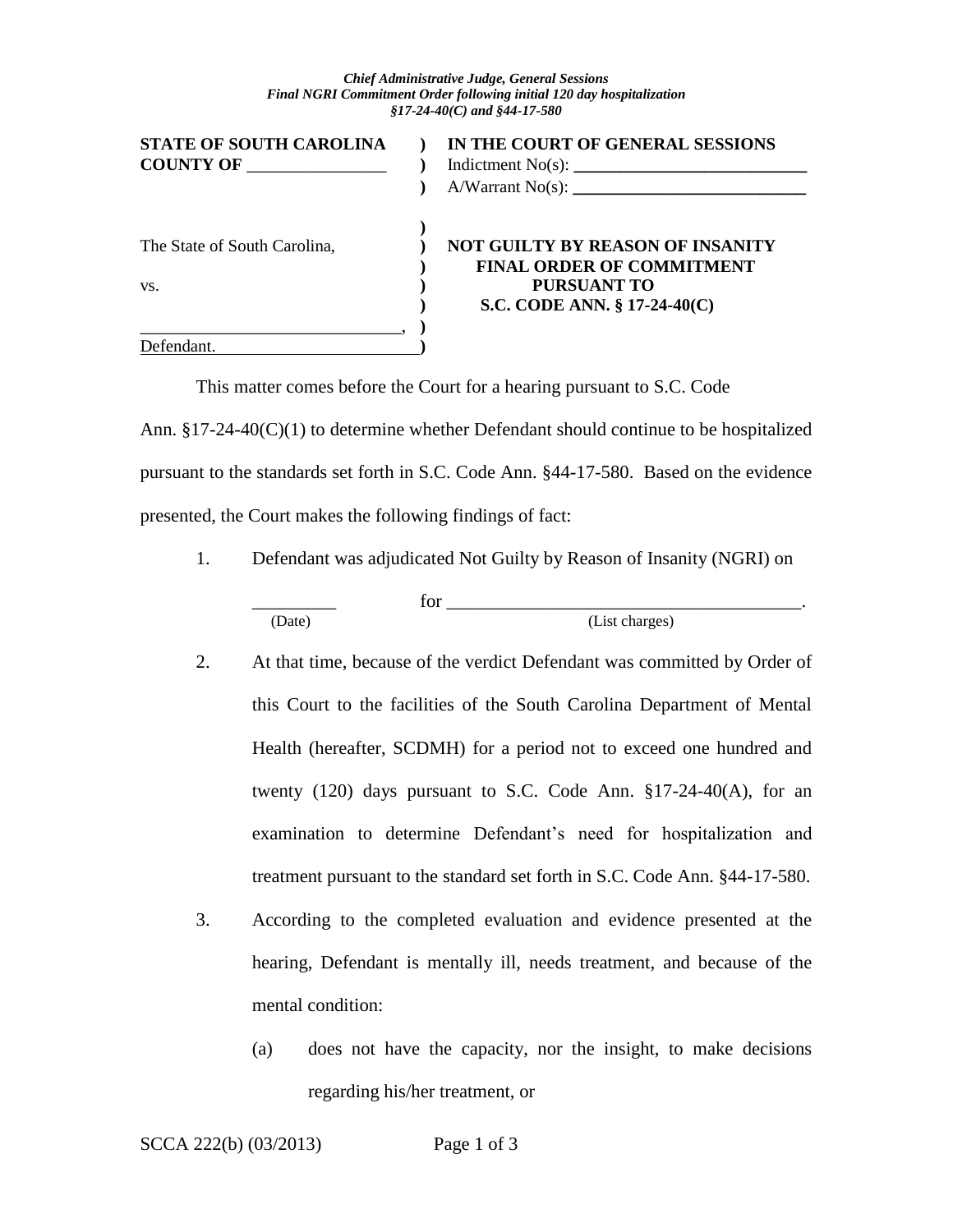- (b) due to his/her condition, poses a likelihood of serious harm to himself/herself or others;
- 4. I further find that the maximum sentence for the crime(s) for which Defendant was found not guilty by reason of insanity is \_\_\_\_\_ years**.**  (possible maximum sentence)

## **THEREFORE, IT IS ORDERED THAT:**

1. The Defendant shall be committed to SCDMH for further treatment.

2. If, at a later date, it is determined by officials of the hospital to which Defendant is committed that defendant is no longer in need of hospitalization, they shall notify the Chief Administrative Judge, the Solicitor (who shall further be responsible for notifying any victim pursuant to S. C. Code Ann. § 16-3-1515), the Defendant, and the Defendant's attorney, and a hearing shall be set within twenty-one days of such notice in accordance with S.C. Code Ann.  $\S17-24-40(C)(2)(c)$  to determine whether Defendant is in need of further hospitalization pursuant to the standards set forth in S.C. Code Ann. §44-17-580, or may be discharged, with or without conditions to protect the safety of the community and the well-being of the Defendant, in accordance with S.C. Code Ann. §17-  $24-40(D)$ .

### **IT IS FURTHER ORDERED**, pursuant to S.C. Code Ann. §17-24-40(E)

and §17-24-50, the Chief Administrative Judge of this Circuit shall retain jurisdiction

over defendant until \_\_\_\_\_\_\_\_\_\_\_\_\_\_\_\_\_\_\_\_\_\_\_\_\_ (maximum sentence calculated from time of NGRI adjudication)**.** 

SCCA 222(b) (03/2013) Page 2 of 3 **FILING, SERVICE, AND TRANSMITTAL OF THIS ORDER.** It is the responsibility of the solicitor to file and serve this order as outlined herein. After being signed by the Court, the original order must be immediately filed with the Clerk of Court and a certified copy served upon the opposing party. Further, **within five (5) business days**, a certified copy of this order must be served upon the examining agency at the